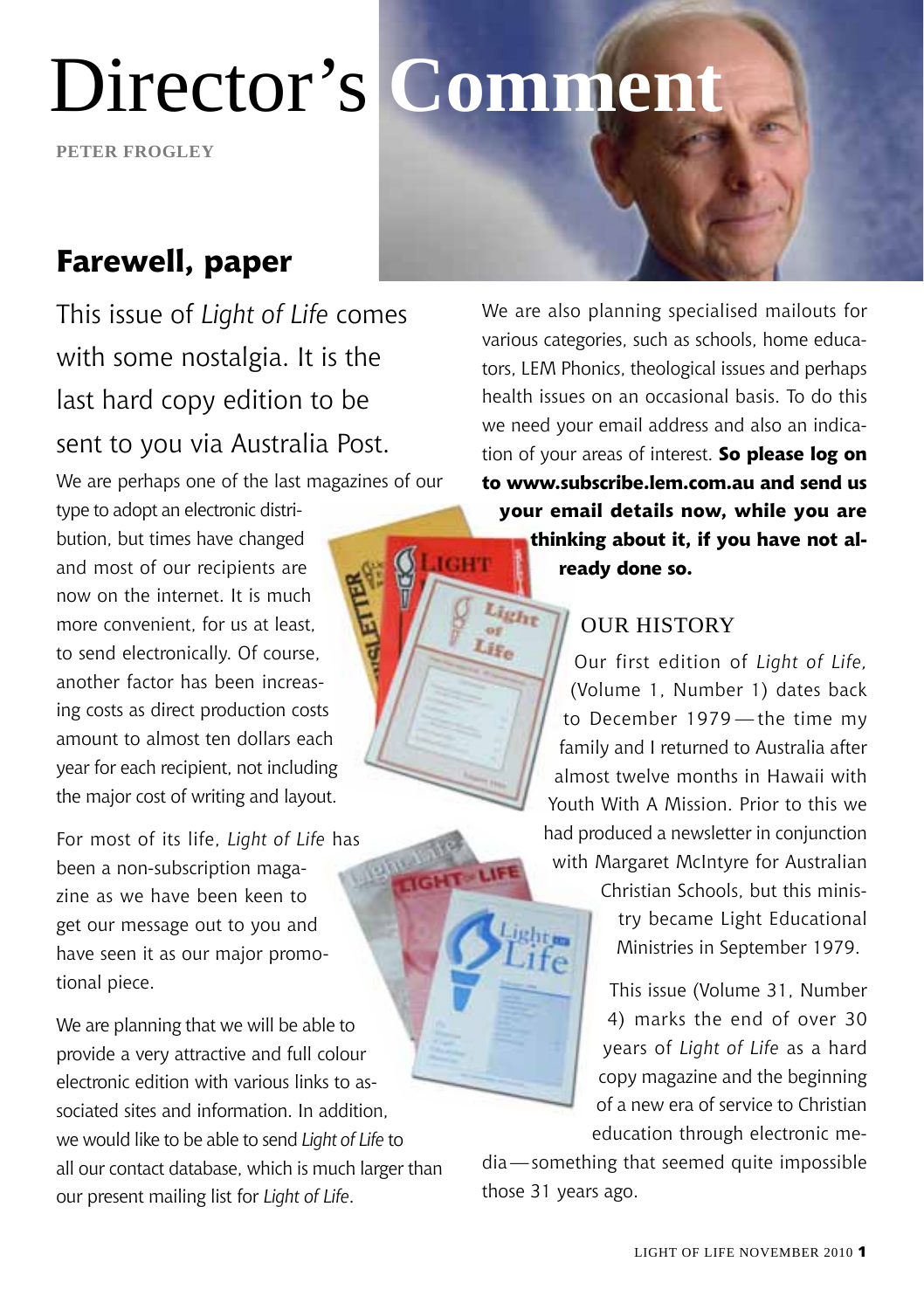These thirty years have been marked by huge changes in publishing and production. It was the end of the era of Roneo machines using a wax stencil. Oldies will remember all this with nostalgia perhaps tainted with significant frustration (remember the correction fluid?). *Light of Life* has always been produced on an offset press. But when it came to typesetting and layout, the changes have been far more dramatic.

First it was a manual typewriter, then electric and then the amazing golf ball typewriter. All a far cry from the modern computer. Photocopiers were quite a new innovation and we stretched our budget to purchase a state of the art, eight page per minute, single sided photocopier. Layout was done by literal cutting and pasting. And some may remember Letraset, which enhanced our headings—each letter being painstakingly rubbed from the sheet to make the heading. Oh, for the good old days!

#### **BUT NOW**

Things have changed—we can all use amazing technologies, which we take for granted. In the midst of all this progress the message of Christian education has remained the same, but it has often been clouded by technology and the affluence of our society. Consequently, the message of Christian education has often been lost, vision has dulled and the fruits in the lives of students from Christian schools and home education have been somewhat disappointing to many.

So the challenge remains before us and this new generation of teachers and home schoolers. There is a kingdom to be built in the Lord, there are children to be trained in the ways of the Lord, and there is a world to be redeemed through the power of His love and grace.

## **HEA Programme Closing**

In addition to *Light of Life* going electronic, the end of 2010 sees a significantly more important change for us here at LEM—we have taken the difficult decision to close our Home Education Assistance programme.

In the early 1980s home schooling began to grow in Australia and we began to receive a number of enquiries from home schoolers. Seeing the need, LEM asked the late Lesley Young to begin to assemble and plan assistance information and in 1985 the HEA programme was born, operating from our base in Booleroo Centre, South Australia. HEA moved with LEM to Canberra in 1991 and has continued until today.

After Lesley finished her time with HEA, Merrin Larsen took over the task and ably managed affairs for some years. Her speciality was dealing with authorities and many were helped through difficult times through Merrin's expertise. Merrin passed the baton to her assistant, Glenda Joanknecht, in 2007 who again has ably filled the position. Our appreciation goes to Glenda for the pleasant and competent manner in which she has discharged her role.

Glenda and her husband Simon are moving interstate in 2011 and unfortunately we do not have anyone available to take on the role. Hence we felt it was wise in God to discontinue the HEA programme.

Many former HEA students have now graduated from both secondary and tertiary courses, often with distinction. Some now have families of their own. Over the years literally hundreds of families have been helped with their educational programs and we have been blessed with many letters of appreciation.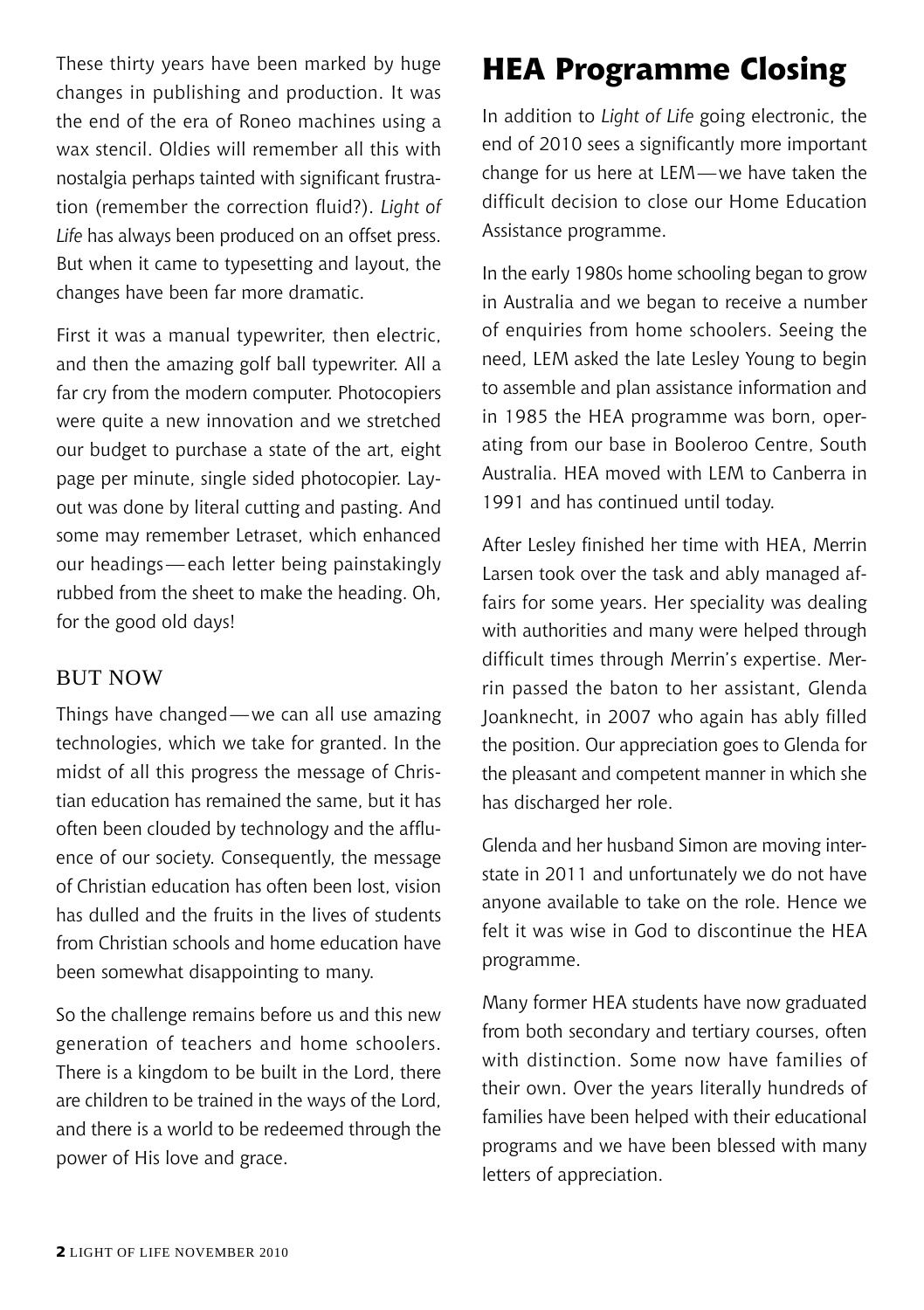#### current members

Those who are involved with the HEA programme should already have been advised of the situation and Glenda is working with each of them to finish up their year's work.

Of course, help for home educators is still available on a less formal basis. Call our office during business hours to discuss your question or situation.

#### Assessment Service CONTINUES

One of the valuable components of the HEA programme which we plan to continue is the assessment service. When parents begin to home school children that have already been at school they seldom know where their children will fit in the core subjects of language and maths. The assessment test enables us to evaluate their progress and recommend curriculum at an appropriate level.

Assessment tests may be ordered at **www.lem. com.au** or by phoning **02 6259 3944**.

## **Projects**

- We are continuing to build the LEM Phonics online *Teachers Resource Kit* and adding new materials regularly.
- We are in process of editing the *Book of Rules*, which will be followed by the *LEM Phonics Manual* and *Word List* books.
- Another project now expected to be undertaken early in 2011 is a DVD of the phonograms, showing mouth positions for ESL users.

## **This Issue**

In this commemorative issue I have given much attention to our history and the basic message we believe God has given us. I introduce the CHESS program 2011. *Exploring Christian Education* looks at the State's humanist agenda in our education system. In health I discuss my conviction about healthy living and our book reviews highlight recent additions to our catalogue suitable for holiday reading.

Enjoy this last hard copy and we look forward to meeting you electronically in the new year.

## Christmas **Closure** 2010–2011

Our last day of business for 2010 will be **Tuesday 21 December** and we will re-open for 2011 on **Wednesday 12 January**.

We are thankful for your support and custom over the past twelve months and we wish you God's abundant blessings for the holiday period and beyond.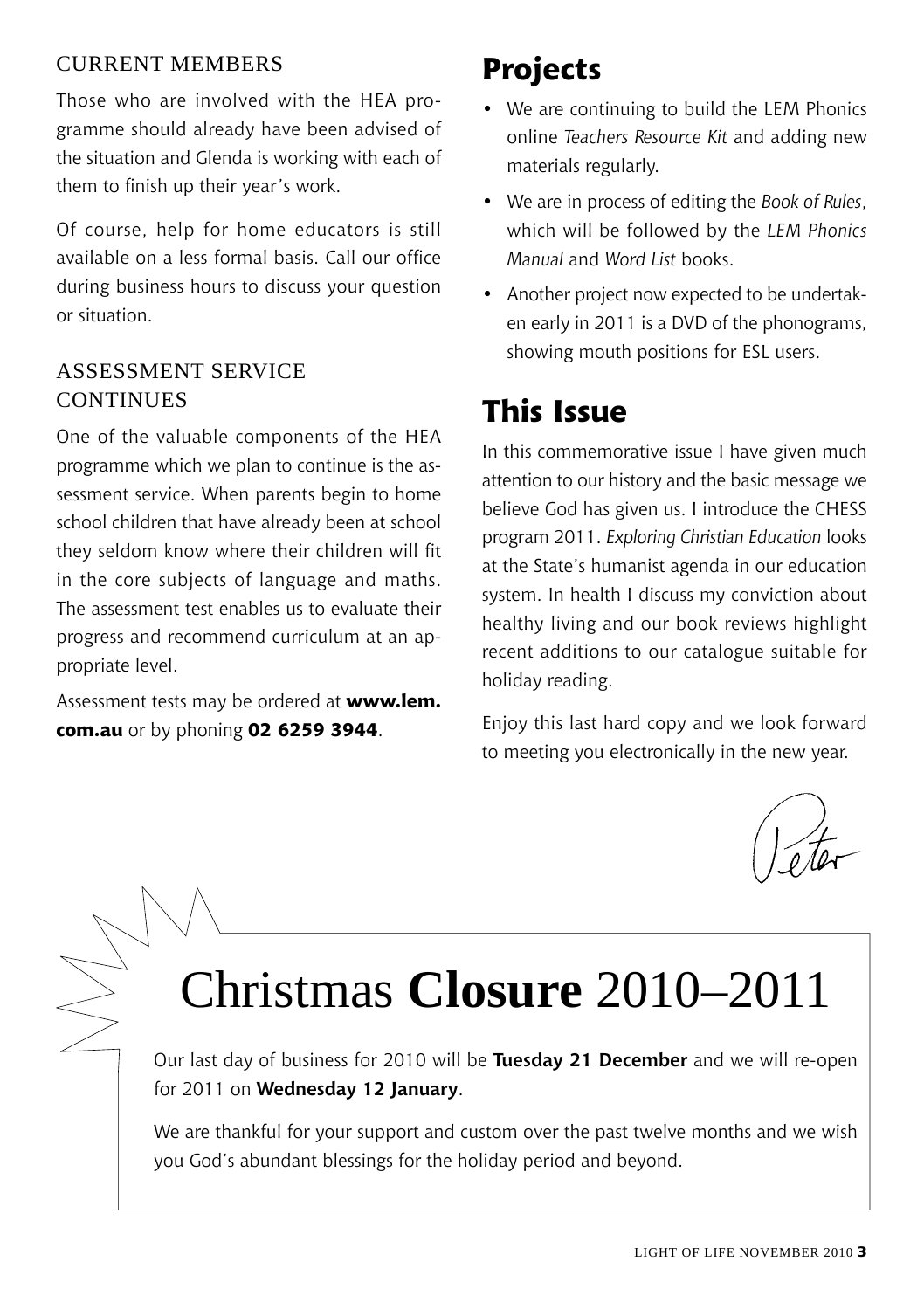



## **CHESS 2011**

Whilst costs are rising and conducting CHESS seminars requires significant expenditure, we have been encouraged by many to continue with the seminars. We thoroughly enjoy travelling through Australia, meeting so many home educators and (we trust) providing some encouragement, direction and resources for this most important task. For many the CHESS seminar has been an introduction to home education, for others an encouragement in the place of challenge. CHESS has provided some with the inspiration to go on despite overwhelming odds, and has given others their only opportunity to inspect and assess materials for the year ahead.

One thing we are planning through building an electronic mailing list is the ability to let all our customer base know details of their nearest CHESS seminar, as many have told us they had not known the details.

We are planning a number of CHESS seminars for 2011. Last year we did not hold a Brisbane CHESS but we have been assured there is significant interest for 2011. As such Brisbane is tentatively back on the calendar!

We particularly need someone in the Brisbane area who can be the contact person, book a venue and perform various other administration for the day. If you would be willing to help, please contact us soon to ensure a Brisbane CHESS,

#### **Tentative dates for CHESS 2011**

| <b>Brisbane</b> | Saturday 16 April  |
|-----------------|--------------------|
| Adelaide        | Saturday 21 May    |
| Sydney          | Saturday 18 June   |
| Melbourne       | Saturday 16 July   |
| Perth           | Saturday 13 August |

#### **Firm details and venues will be announced in the new year.**

Please let any who are new to home education know about CHESS as we trust it will be a great benefit and inspiration for them.

### **Overseas**

#### **PERII**

I am sitting beginning writing for this issue of *Light of Life* in Ari's Cafe on the central square (the *Plaza de Armas*) in Iquitos, Peru, where I am visiting for the first time to speak at an LEM Christian education conference.

Bob and Frances Relyea, ably assisted by Mariela Sandoval, are doing a great job here in Peru promoting and helping to develop a growing Christian education movement.

This is my sixth fruitful visit to Peru and during those visits we have conducted conferences in most of the main centres of the country. On this visit we began with a Christian education seminar in Lima, with my friend Pastor Claudio Zolla. We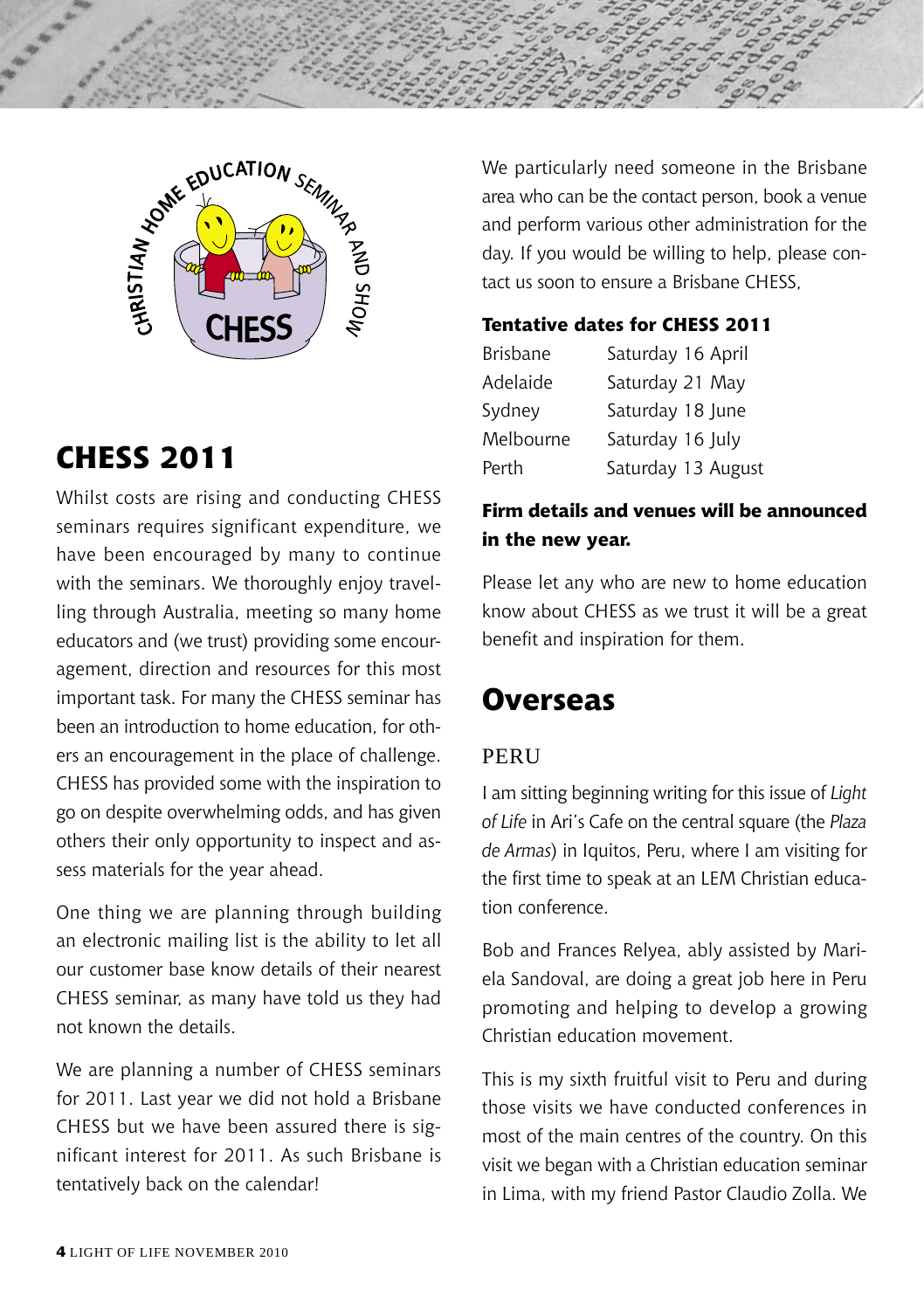



then flew to Iquitos, and Tarapoto, the major centre in San Martin Department (Province) before busing to Chachapoyas for a three-day tourist break. Another bus trip brought us to Chiclayo and the Relyeas apartment. Rested, we ventured on a one hour taxi ride to Chepen for a very successful one day seminar. Finally a three hour bus ride took us to the northern town of Piura for a two day seminar.

It is unlikely that I will return to Peru in 2011 as it is Presidential elections at that time and things can often be somewhat chaotic in terms of travel and trying to organise events. Indeed during this visit it was nation-wide mayoral elections held on Sunday and all meetings are cancelled for that day including church services.

Bob and Frances have now been in Peru for twelve years and are planning to spend a further two years there before moving back to Australia to be with their children and 18 grandchildren.



*Presenting certificates in Piura*



*Peter and Frances at the conference in Piura*

#### East Africa

At the end of November I will be in Kampala, Uganda to conduct a two-day seminar in LEM Phonics. It will be my second time to visit these schools in Kampala who have been grappling with LEM Phonics for a couple of years now. This time I am expecting to be joined by Briony Kaczmarek, who was teaching at Covenant College, Canberra. Briony is hoping to bring eight of the teachers from her school to introduce them to the LEM Phonics program.

Last issue we shared a letter from Kay Symons who is teaching LEM Phonics in Mbale, near Kisumu, Kenya. Hopefully I can visit with her during this visit to East Africa. Please pray for our brethren in East Africa as their schools are so basic, materials so hard to access and standards so low in terms of quality English.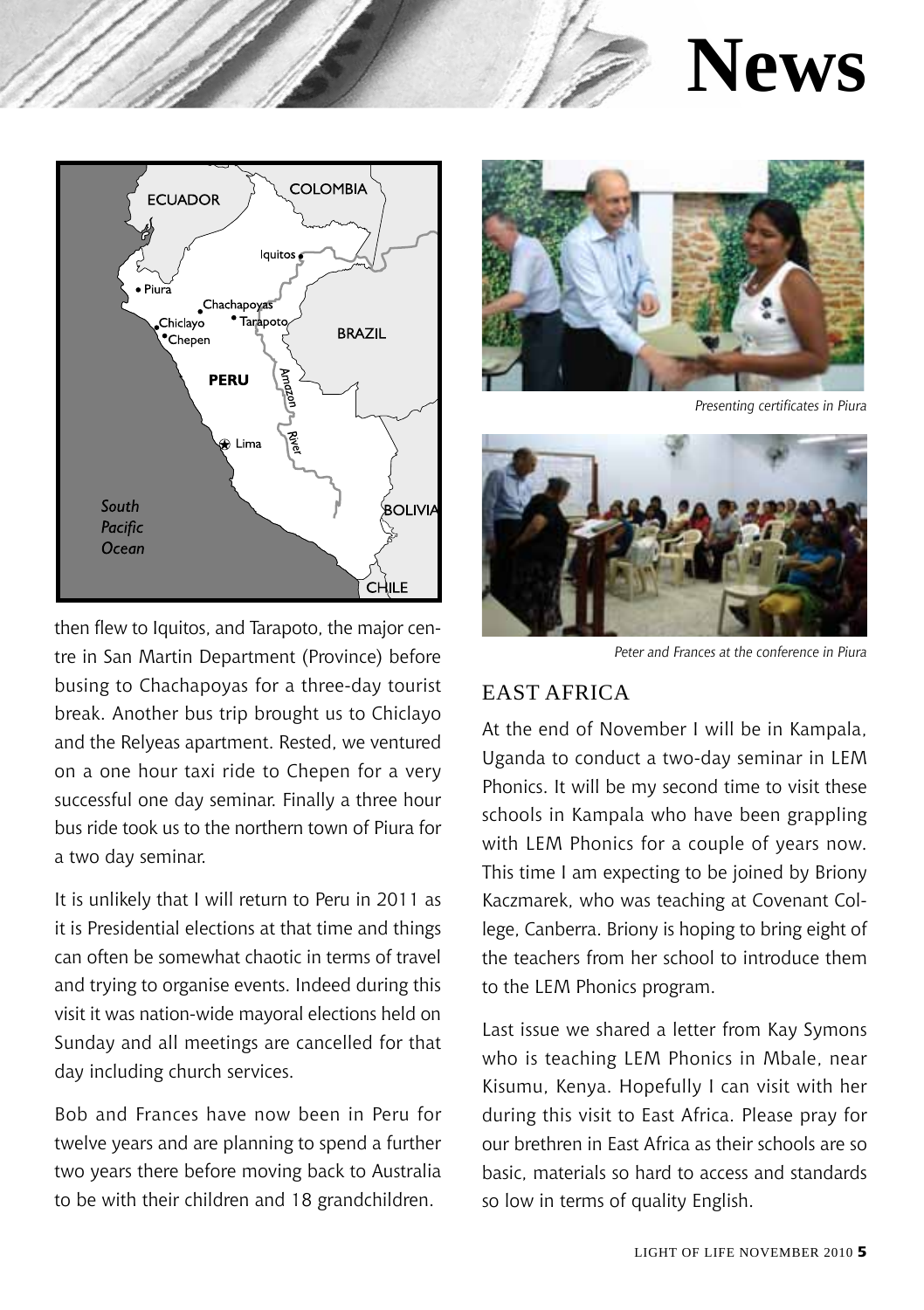## **News**

#### **INDIA**

After a very successful visit earlier this year Evelyn Garrard is planning to return to India with Rev Richard Wilson in early 2011. Richard is presently in India and he is planning a schedule for a return visit. If that visit goes ahead, I may also visit India to explore the possibility of establishing a base for LEM Phonics in India. There is good interest in several locations—but there needs to be more than just interest for the ongoing success of the programme. I will be endeavouring to put business structures in place to help establish LEM Phonics there.

Our Sydney based LEM Phonics Instructor, Lindy Bonham, has recently been in Sri Lanka conducting training sessions for groups of teachers there.

#### PAPUA NEW GUINEA

Despite some communication difficulties, Mesia Novau tells us that the school he and his wife Iga established in Hula village is doing well, considering that the school started with virtually no financial support and they have had to plan curriculum and set up all their own systems.

We understand that the Kwato schools in and around Alotau, Milne Bay Province, are also making progress with LEM Phonics under Rhonda's capable leadership. I am anticipating returning to conduct further training in the second half of April next year.

There are also some good signs in terms of the establishment of new schools where there can be good Christian influence. The Baptist schools in the Mt Hagen area are still reporting very good progress, planning further training even in the outpost of Telefomin in the far west highlands not far from the Irian Jaya border.

### **Equip Family Camp**

Kingdom World View View the world through the eyes of the King. Strengthen the weakest links. Be 'workers together with Him' to build His kingdom. (2 Cor 6:1)

**STRONG Faith = STRONG Family = STRONG Nation**

### **25–28 January 2011**

Encounters Conference Centre Victor Harbor, SA

#### **Speakers**

Peter Frogley, Light Educational Ministries Val Stares, Above Rubies Ministries Peter Sparrow and Russell Wallace, Creation Ministries International

#### **Prices**

Full registration (meals & accom) Adults \$250; 2–5 yrs \$200 under 2 yrs free

Day registration (meals only) All days: Adults \$150 Single day: Adults \$40; 2–5 yrs \$25 *Please note there are no group discounts*

#### **Enquiries**

Louise Shepherd 0428 417 798 or pureheartm5@gmail.com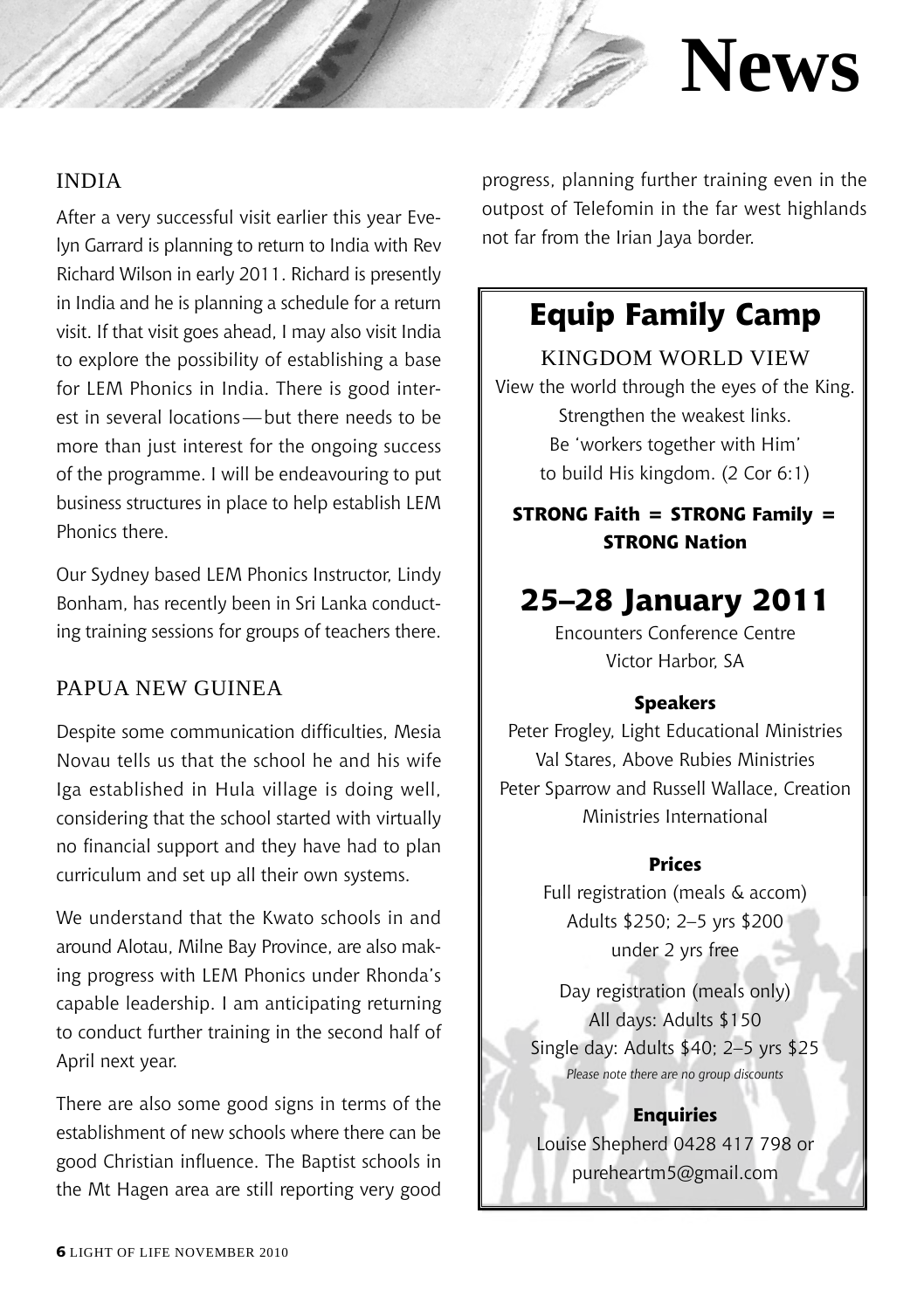## **78 Not Much Changes**



## After 30 plus years Light Educational Ministries still brings essentially the same message in Christian education.

God is the focus—His kingdom is the goal.

Our desire and vision is, and always has been, that all Christian educators and schools would not only make that concept their priority but also would outwork it in their day-to-day teaching. The effectual outworking requires a long, sometimes painful process of changing our thinking to conform with God's. Paul puts it brilliantly in Romans:

And do not be conformed to this world, but be transformed by the renewing of your mind, in order to prove by you what is that good and pleasing and perfect will of God.

*Romans 12:2*

Renewing our thinking about every detail of every discipline is to reinterpret every discipline in the light of biblical truth. Many have little idea how to go about such a huge challenge and as a result give up and teach as they have been taught. In 2011, as in 1979, this process of renewing or reinterpretation remains fundamental to any Christian education.

#### STATE INTERVENTION

Once the State had convinced Christians that education should be compulsory, they were able to control education. State control in education is now so ingrained in our thinking that we find it difficult to think about education in biblical terms. For example, most teachers could not conceive of a course being worthwhile unless it was approved by the State. Its credibility rests with State approval rather than God's approval.

Education is considered in the context of the State expectations, not in the teaching of the Bible. In this environment it has become increasingly difficult to develop a faithfully Christian educational programme. The State has not helped Christians in pursuing a truly Christian approach as it has increasingly exerted, and even forced, a humanist philosophy on Christian schools.

The State has long since embraced Hegel's thinking that the State is 'God walking on the earth' and thus even Christians have come to accept that Government is the ultimate authority. Thus, believing that they are the authority in education, the State feels free to impose their humanistic standards on all.

This inversion has replaced the biblical teaching of parental authority with State authority. This has become the accepted norm in most Christian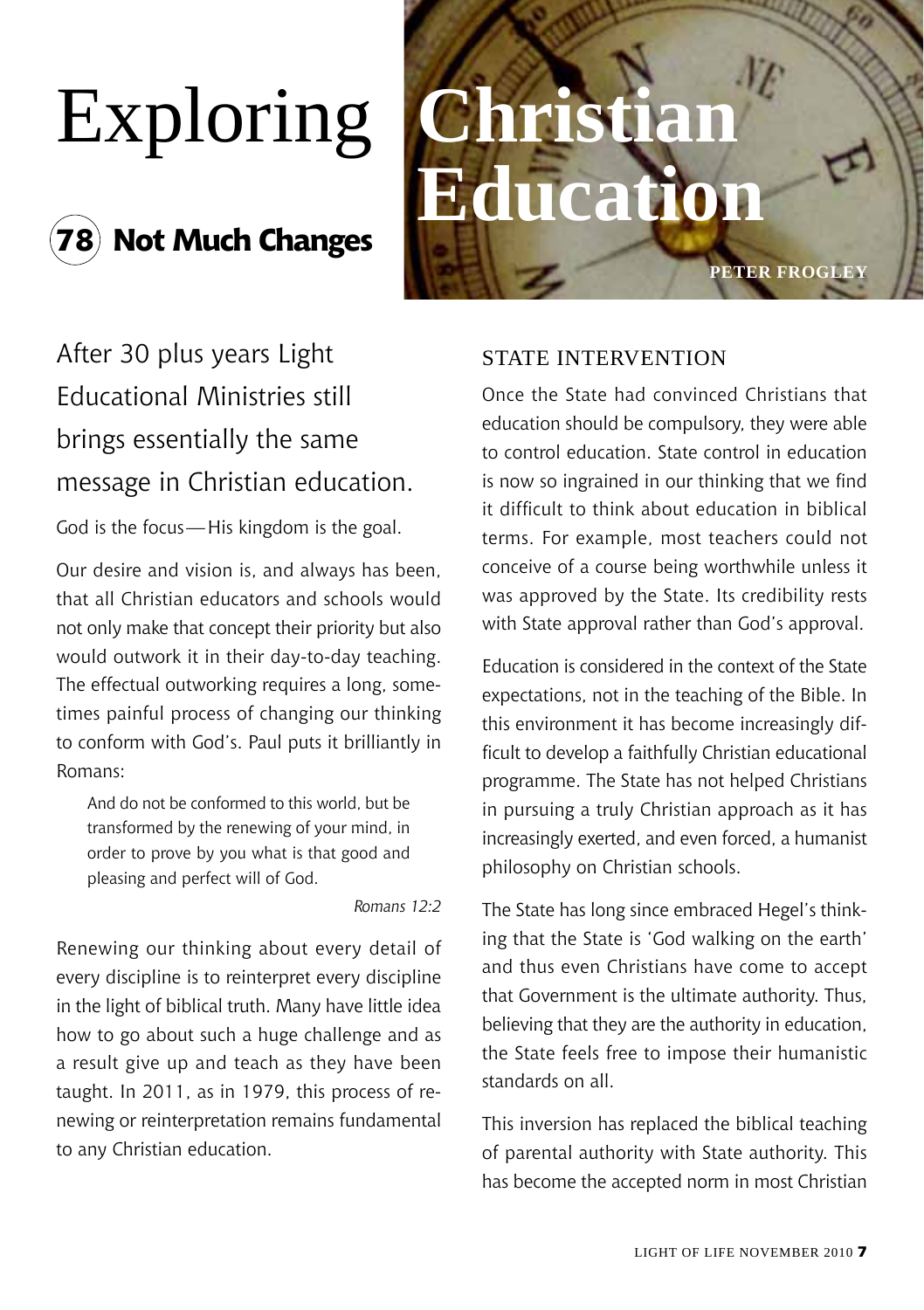circles, with the common expression being that if the State does not have control most children would not be educated. This is to presume that the population is irresponsible.

It does not seem to occur to State educational authorities that the reason Christians originally established Christian schools, and many are home educating, is that they do not accept State standards and expectations, but wish to set biblical standards for their children's education!

Statists believe the State is secular and sovereign. Some would be familiar with the term 'sovereignty of parliament', meaning there is no higher authority than parliament—that is, human gov-

ernment. There is no acknowledgement of the sovereignty of God over all things in the thinking of these people.

The State, therefore, can accept no competition in regard to sovereignty. This, incidentally, was the issue in the first century church. The Romans considered Caesar to be the true god and they were concerned that the Christians believed their **Christians** have come to accept that **government**  is the **ultimate authority**

Have Christians today accepted that the State is god with Jesus becoming just another option amongst the gods?

#### Christian Response

Christians are working to train their children to be servants of God in the kingdom of God; whilst the State is aiming to train citizens of, and for, the State.

Thus the present godless humanist educational climate creates a conflict of faith for many Christians and to coexist they are encouraged to compromise their goals and ideals in order to conform to the expectations or demands of the State. Many Christians today seem to find this compromise quite acceptable—so powerful and

> prevailing is the humanist or Hegelian view. It is ironic that our humanistic authorities plead for tolerance and acceptance of all religious persuasions, with the exception biblical Christianity. It confirms a theory that there are effectively only two world views — Christian and anti-Christian — and those two views are irreconcilable.

God was the only true God. If Christians had acknowledged Caesar and accepted that God was but one among the many He could have taken His place with all the other gods in the Roman Pantheon and Christians would not have been persecuted. As it was, Christians were considered to be atheists. The parallels between ancient Rome and twenty-first century Christianity should not be overlooked.

Educational history

Whatever our view of educational control, we have enjoyed (or endured) state control of education in Australia since the 1870s, when too few Christians objected. It was claimed that compulsory education would ensure a quality free education for all. It would thus protect children who may have been exploited by wayward parents. In fact there were few children who were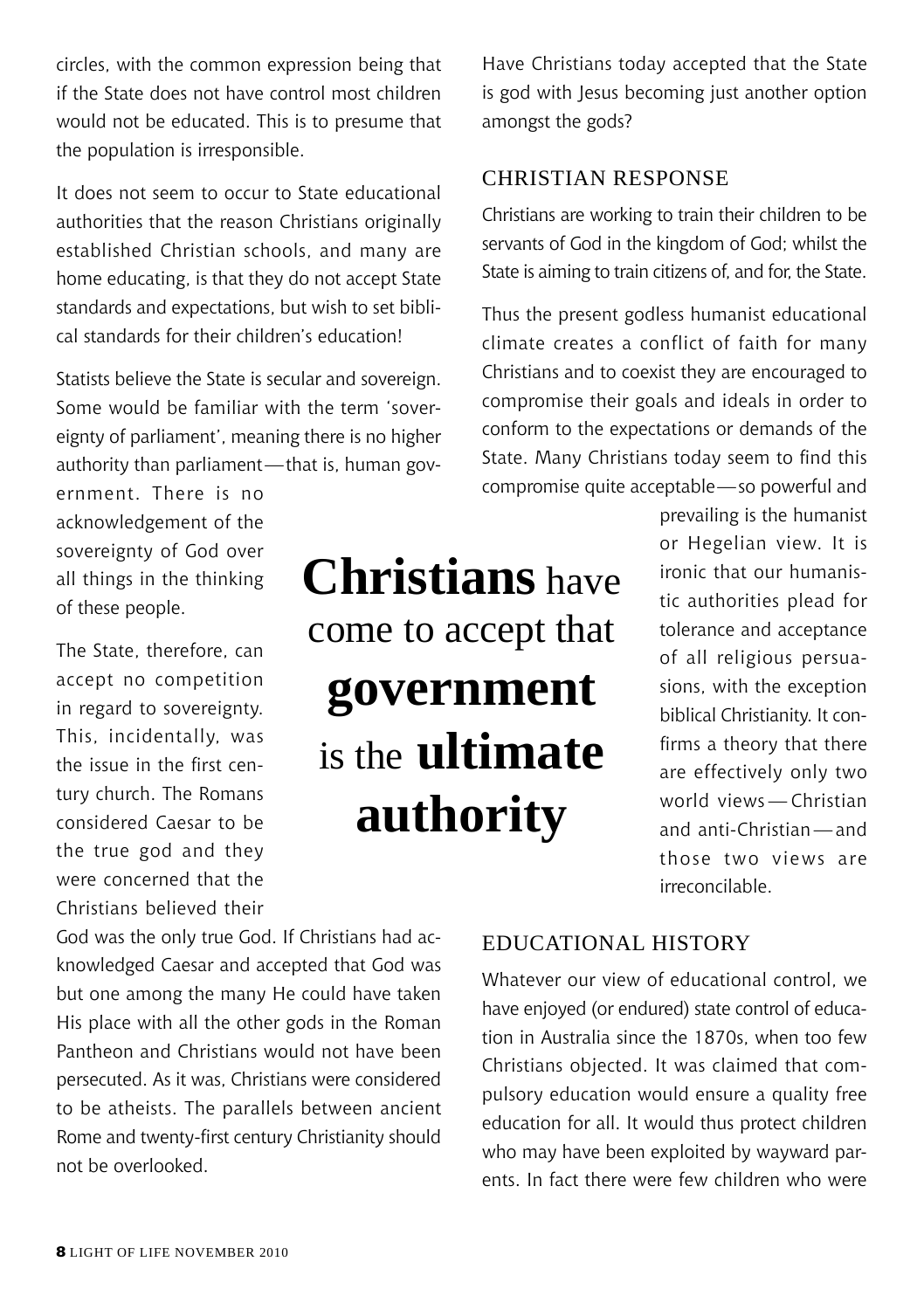not educated and it may well be that there are more who are not 'educated' today, whether attending school or not!

The real problem has been that in recent years state educational philosophy has moved dramatically away from its Christian base and has been reformed by the likes of renowned atheist educator John Dewey so that it is now profoundly anti-Christian.

Clever people in government realised that legislative control of itself would not be particularly

strong if Christians had been willing to make a stand for biblical values. So it must have been a very pleasant surprise when, foolishly, Christians persuaded governments that Christian-based, nongovernment schools should be funded from the public purse. I suspect these clever people thought all their prayers had been an-

there are effectively **only two world views** and those two views **are irreconcilable**

distinctive biblical perspective. One could perhaps assume that this was an intended obstacle for Christian schools. Hopefully wise schools will be able to work around this restriction with little change to their teaching.

If the Christian school's instruction is to be Christian then each discipline must be reinterpreted in light of a biblical world view. As the biblical world view is diametrically opposed to a humanist world view, this process of reinterpretation

is extensive and intensive.

For example, how could a Christian school teach science from an evolutionary base when the scriptures declare that God created in seven days? How could a Christian school teach Geography from a uniformitarian perspective when the Bible presents us with a catastrophe in the Noahic Flood? How could

swered. It should have been obvious to Christians then that if funding was being provided from the public purse there needed to be public accountability. This is right and proper. The problem is that the State exercises that accountability on the basis of its godless, humanist values. Christians have thus become subject to an alien religion, even entertaining false gods in their midst. It is therefore very difficult for Christian schools to be faithful to their name and calling to represent Christ to their students.

#### Reinterpreting Disciplines

Changes like the National Curriculum, which may seem a good idea to some, present Christians with further challenges in maintaining their

they teach history as if there were no God when God Himself came to earth and changed history?

The Christian school of necessity will be different; but for State educationalists such difference is out of the question. Students will not be being trained to be citizens of the State and will thus become a divisive element in society. This is the great question for all Christian educators to answer—and their answer will expose whether they believe in Christian education or are satisfied with a compromise. My concern is that we could well lose Christian education unless we are willing to stand for the Gospel—even if it means rethinking everything the world has taught us.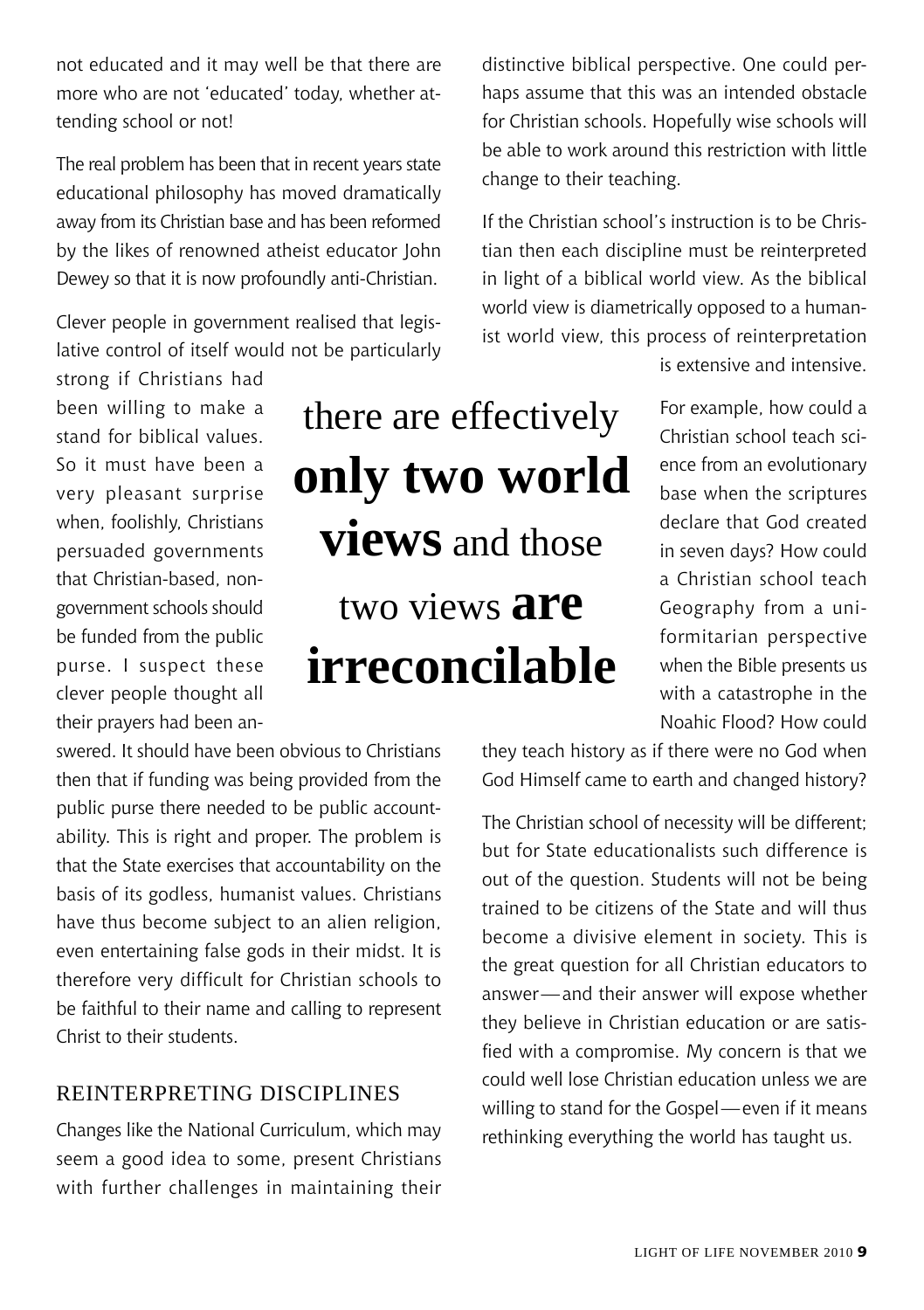# **PRACTISING Expansion** *For the complete version of this article visit*

*For the complete version of this article visit The Gift of Music website at www.thegiftofmusic.com.au.*

The Macquarie Dictionary defines the word *practise*: 'to carry out, perform, do habitually, observe, do repeatedly in order to acquire skill or proficiency; train, drill.'

Strong's Concordance goes further to say that *practice* originally came from the Hebrew *asah*, meaning 'to do, make, accomplish, advance, become, bring forth, be busy, commit, exercise, be industrious, labour, maintain, observe, perform, prepare, work and yield'.

#### ATTITUDES TO PRACTISING

Practising has a deeper meaning than just playing pieces over and over. Some see practising as hard work with negative connotations. After the novelty of the first few lessons wears off, practice sometimes becomes synonymous with dull repetition.

Playing piano is not a natural act. It takes effort to keep the forearms horizontal and train finger independence.

Students love to play but not to practise. It is very easy to become discouraged in learning an instrument when we realise the effort, work and discipline required. Students who become very negative about practising are said to have *misodoctakleiditis*, a condition describing those who dislike practising a keyboard instrument (Greek *mis* hatred, *dokime* rehearsal, *ta kleidia* keyboard).

It is better to have *philodoctakleiditis (philo*=love*)*!

If teachers and students are not careful in their approach to practice, then the joy of learning something new dissipates. Newness and freshness turn stale as routine drills in technique and mechanical repetition of old pieces take over. Drills and pieces need to be balanced with new pieces and creativity.

Attitude toward work is the main issue. An obedient attitude towards God brings a healthy attitude towards work and practice, and the satisfaction of completing the task is rewarding. If no practising were needed, rewards would be immediate but with no sense of achievement. Without work, useful skills are not developed for God or others.

God created music and gave us dominion over it, entrusting it to our care (Psalm 8:6, 1 Timothy 6:20). He made us stewards of His soundwaves. Therefore musicians are accountable to God for their music making. In practising, students are learning to be accountable for their actions. They will come to enjoy practising as work was originally intended. God gave Adam the work of naming the animals and he willingly carried out his work and did not complain. Music students need to use their God-given intelligence when learning music, to care for the sounds they make and practise with a willing heart.

Practice should not be boring, dull repetition but an opportunity to learn about God and His creation. If anyone claims something is dull, boring,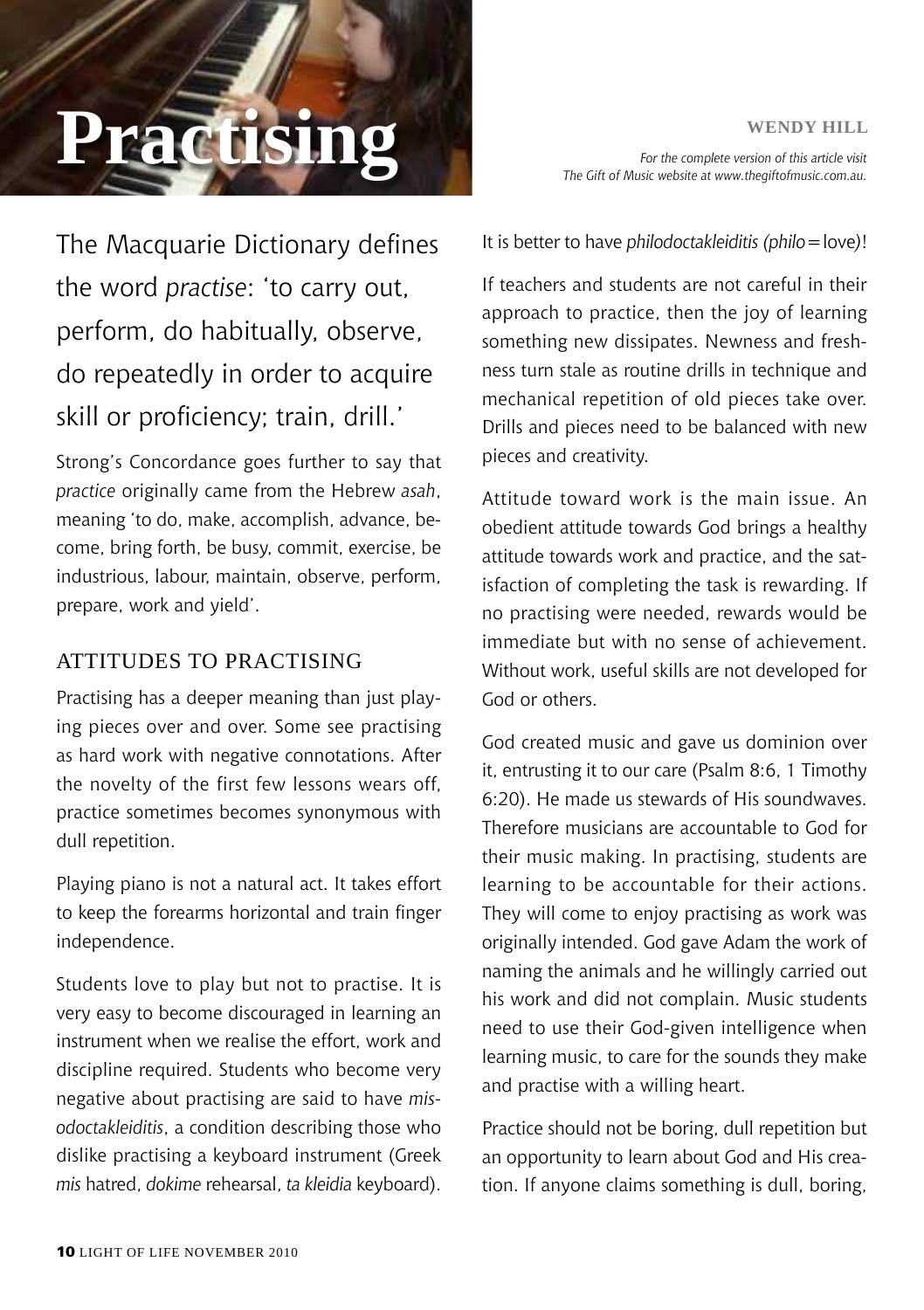old, unsatisfying and not worth doing, then they should read God's words to Jeremiah:

Call to me and I will answer you and tell you great and unsearchable things you do not know.

*Jeremiah 3:33*

People nowadays want new things and new ideas all the time. God is the answer to this materialistic self gratification. He gives wisdom and new knowledge. God is interested in everything we do. He wants to be involved in all of our lives, including practices.

A little understanding of how we are created can help our understanding of practice. Although we are made in God's image and reflect God's creativity, it is impossible to play a piece perfectly the first time because of human weakness. Only God can create perfectly first time as demonstrated in Creation.

To succeed and prosper, man has to work hard. The achievements of a great musician do not come easily but through years of effort and devotion. When professional musicians play brilliantly, sweat can often be seen on their brows.

Practice means repetition of good habits. In a good productive practice, more things have been repeated correctly than incorrectly. It has been said that the difference between a professional and an amateur musician is that an amateur practises until they get it right. A professional practises until they cannot get it wrong.

Even though students may never play the instrument perfectly, they learn from the experience of practice. Paul says:

We also rejoice in our suffering because we know that suffering produces perseverence, perseverence, character, and character, hope.

*Romans 5:3*

James wrote:

Consider it pure joy whenever you face trials of many kinds because you know that testing of your faith develops perseverence. Perseverence must finish its work so that you may be mature and complete.

*James 1:2*

These two scriptures describe a life's journey as shown below. Practising starts as a:

- 1. **testing of faith** (a challenge of muscial difficulties) which leads to
- 2. **suffering** (overcoming difficult parts) which leads to
- 3. **perseverence** (involving time, work, maturing, persistence) then
- 4. **character** (improvement in playing) and finally a
- 5. **hope for the future** (beautiful playing and more motivation to learn more pieces and use skills for God's purposes).

Some more scriptures helpful for practising include:

Work produced by faith, labour prompted by love, endurance inspired by hope in our Lord Jesus Christ.

*1 Thessalonians 1:3*

Whatever you do [including practising], work at it with all your heart as though working for the Lord and not for men.

#### *Colossians 3:23*

Sing psalms, hymns and spiritual songs with gratitude in your hearts to God.

*Colossians 3:6*

Musicians are stewards of God's creation (soundwaves) and should show gratitude for it. Don't be afraid to step outside the boundaries of exams, eisteddfods and traditional teaching methods.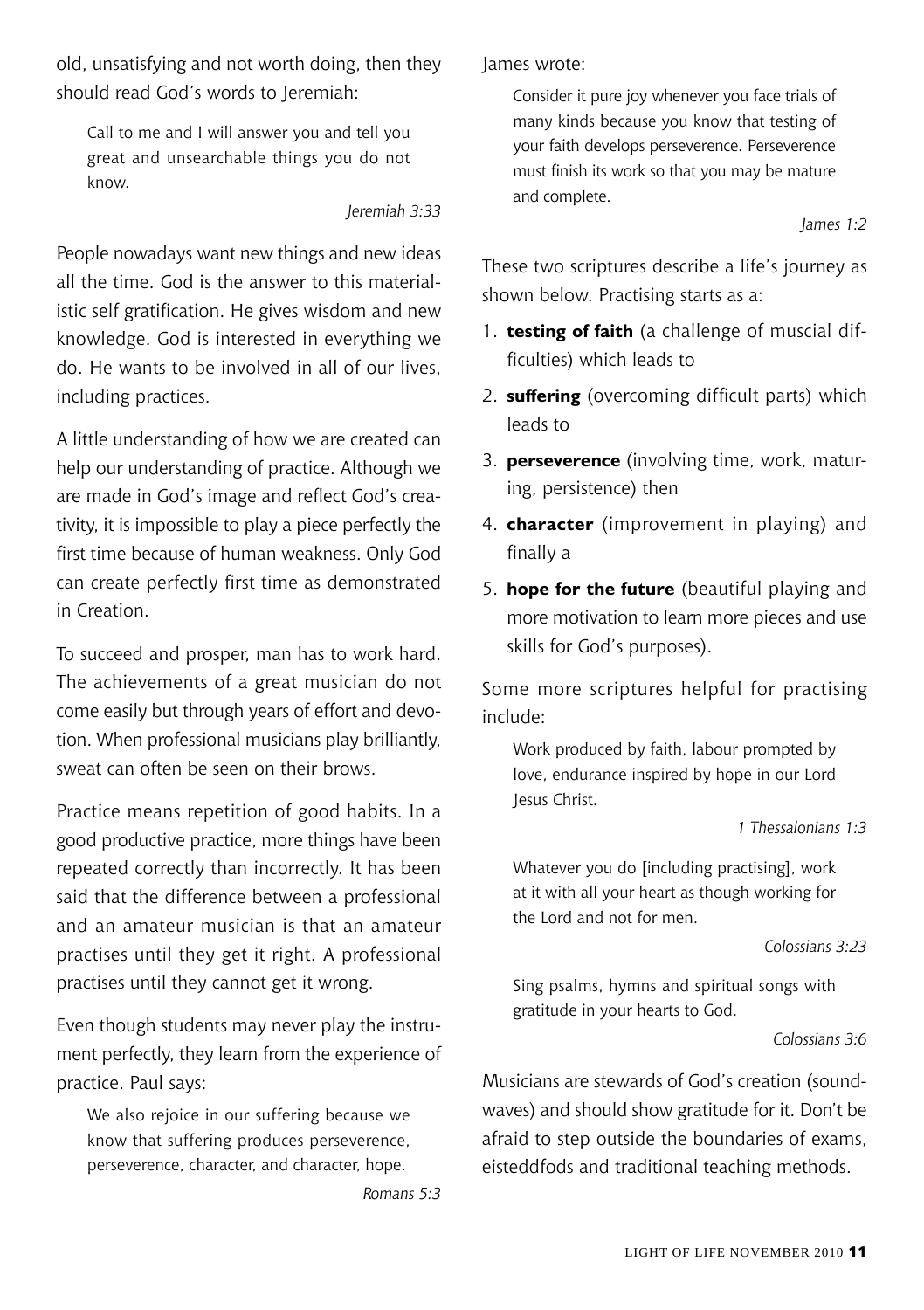## **PRACTICAL PRACTICE TIPS FOR PARENTS**

- 1. Play the recording daily. Music cannot come out of the fingers unless it is already in the brain. MIMO means 'music in, music out'. The more the recording is heard, the quicker the student progresses. Listening to the recording teaches note sequences, pattern recognition, pitch, memory and expression of feelings in the same way that listening to language teaches word patterns, sentences, grammar, tone sensitivity and memory.
- 2. Practise when the child is fresh and not tired. Short, efficient, happy practices are more productive.
- 3. Follow instructions carefully.
- 4. Have the piano tuned once a year.
- 5. Practice five to six days per week. Sunday can be a day off.
- 6. Practices are not negotiable. They are a daily habit like brushing teeth.
- 7. Remove distractions. Take the phone off the hook or put the answering machine on. Occupy siblings with activites.
- 8. Be well mannered in practices. Avoid interrupting. Wait till the end of a section before speaking. Avoid nagging.
- 9. Be happy. Smile and laugh often. Make practising a pleasant, enoyable experience the child will want to repeat.
- 10. Practise communication skills—positive eye contact, physical contact and a gentle tone of voice.
- 11. Use a loving discipline. Proverbs 3:12 says 'The Lord disciplines those He loves'.
- 12. Show genuine praise, interest and encouragement. Chidren can see through insincerity, falseness and manipulation.
- 13. If the child is sick or tired, play some old favourites and shorten the practice.
- 14. Draw up fun practice charts listing work to be covered. Tick each task as it is done.
- 15. Don't assume that younger siblings will learn faster, or that they already know things from their older siblings. Each child follows the same learning steps and makes their own mistakes.
- 16. Do not rely on older siblings to to take the younger one's practice. Attending practice is still the parent's job.
- 17. Accept your children as God created them. God gives talents and abilities in different amounts to different people according to His grace.
- 18. Look for the tiniest improvements and show surprise and joy.
- 19. Raise your eyebrows and open your mouth slightly when you smile. This makes a huge difference and is contagious.
- 20. Avoid huffs and puffs and looking at the clock. These are also contagious.
- 21. Be happy and relaxed—not worried, tired or pressured by time. One of children's greatest fears is their parent's anger.
- 21. Jesus said several times, 'Do not worry'. Worry means creating mental images of things you don't want to happen.
- 22. Do not fear. FEAR means False Expectations Appearing Real.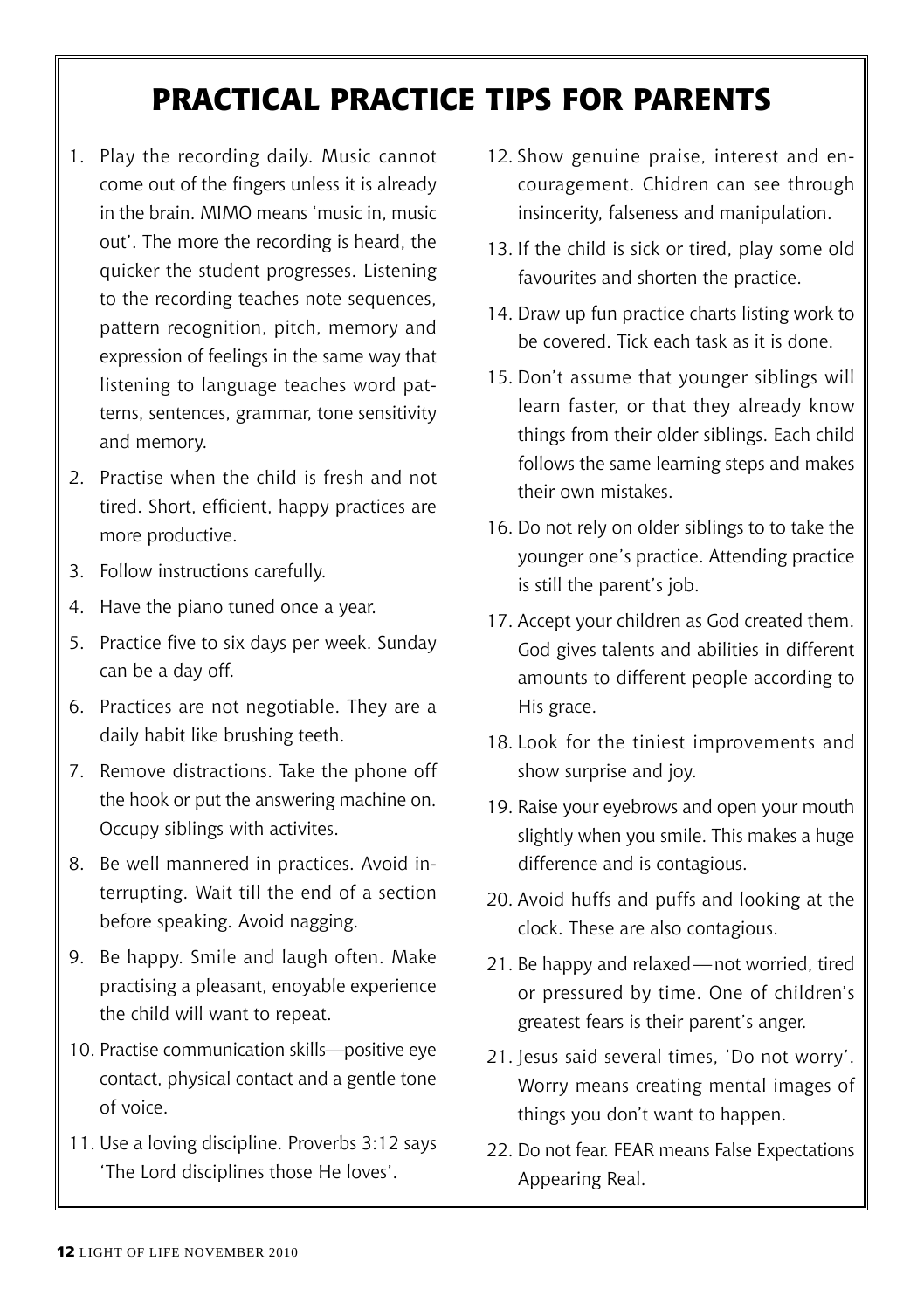

Music

Maker

Music for our

 $17$   $\alpha$  r

Music for our

**Ukonoch ta Literatur M** 

**VOLUME ONE** 

**MARINE** 

Genesis

n sa

# Biblical Piano Course

## **The Gift of Music piano course,** *Music for our Maker***, is now available from Wendy Hill.**

This course is a foundational Biblical course using the same principles found in the

> fourteen music elements of *The Elements of Music* course. These two courses complement each other.

The piano course boasts a full complement of resources:

| Teacher Manual                        | \$50.00  |
|---------------------------------------|----------|
| Teacher's Aids Kit                    | \$30.00  |
| Genesis Technique                     | \$40.00  |
| Music for our Maker Vol 1 (with CD)   | \$48.00  |
| Music for our Maker Vol 1 Duet Book   | \$20.00  |
| Music for our Maker Vol 2 (with CD)   | \$48.00  |
| Preparatory Book (for 5–7 year olds)  | \$30.00  |
| Piano Reader                          | \$30.00  |
| 'Books of the Bible' sheet music & CD | \$20.00  |
| Full Set (10% discount)               | \$285.00 |

For more details and ordering visit **www.thegiftofmusic.com.au**

Or contact the author, Wendy Hill: **Email**: wendy@thegiftofmusic.com.au **Phone**: 03 8802 7650

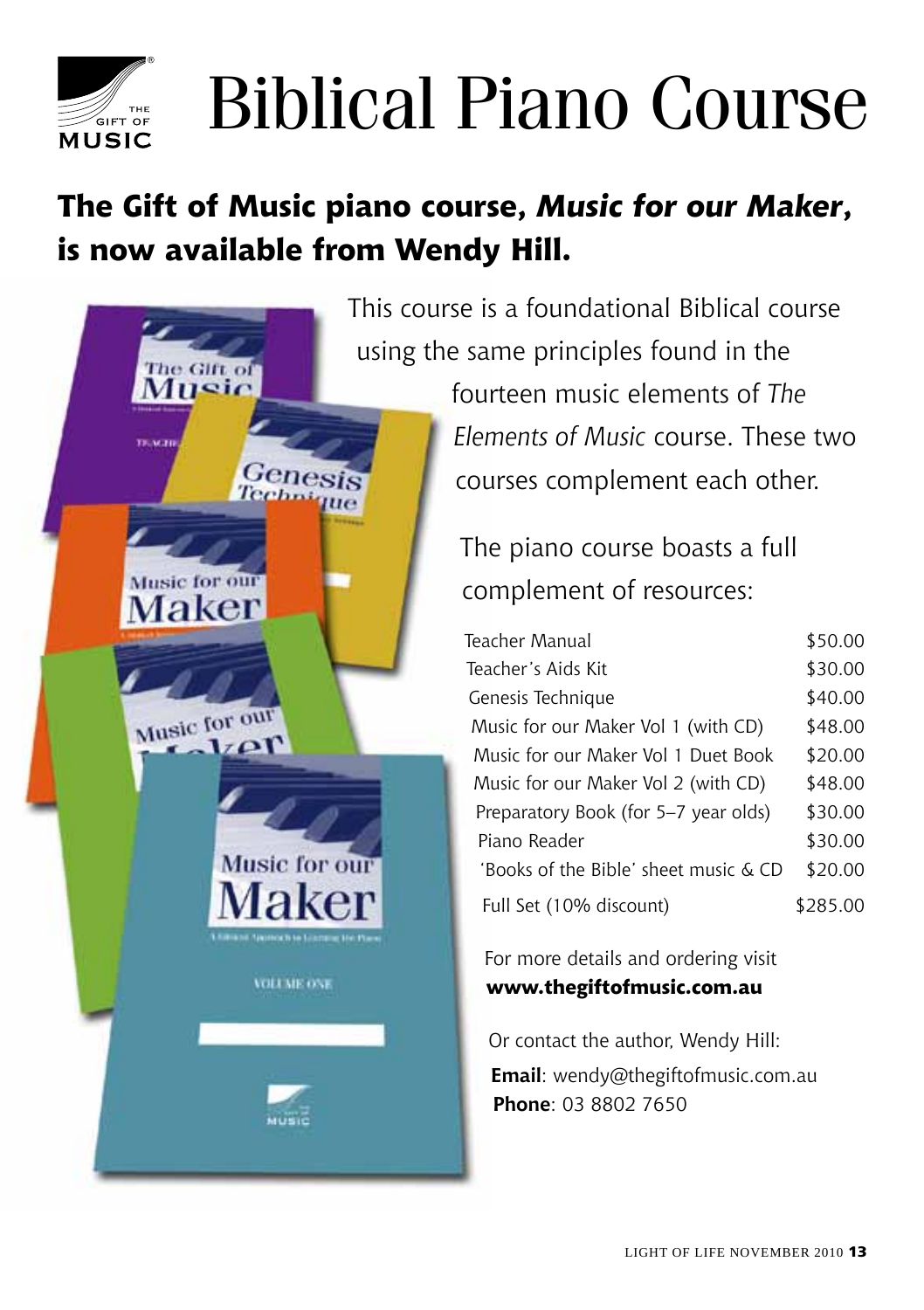# **Why healthy living**

## For fifteen years we have been alerting parents to the importance of healthy eating, exercise and lifestyle.

I had been pondering the various areas of learning or disciplines and medicine came to mind. Being troubled even at the sight of blood I was not terribly concerned whether or not God wanted to say anything. Nevertheless, I had a sense of the beauty of the human body and particularly the fine detail down to molecular level. Then I imagined the surgeon cutting through the flesh and the thought came that this was a fairly barbaric way to deal with this beautiful body.

With this thought came the impression that He would speak to me about health and medicine one day. I never quite forgot that incident, but I was never interested enough to do anything about it—that is until 1996, when I was visiting a lady at a Christian university in the USA to talk about her interest in Australian history and to tour the university.

When I arrived I noticed she had a pile of health books and tapes on the bench and I thought 'oh, oh, a health nut'. With that came the remembrance of that incident from many years earlier

and the feeling that this was the time God would speak with me. I am sure we all know the feeling of being set up or trapped—that is what I felt at that moment.

Of course, the well-meaning lady was keen to give me this assortment of books and cassette tapes and I was keen not to receive them. However, as we toured the university there was a furious debate going on in my mind. The Lord seemed to be saying, 'This is what I said I wanted to talk with you about' as I was countering, 'I'm already involved in enough fruit loop activities and I have no intention of engaging in yet another!'

#### THE CONVICTION

The conviction was so strong that by the time we had finished our guided tour I decided I could perhaps fit some of the resources in my suitcase. Somehow I knew God was on my case and there were some changes to come to my life. I have never really liked change so there was some trepidation.

I vividly recall listening to one of the tapes by George Malkmus, of Hallelujah Acres fame, whilst driving to Melbourne. He was enthusiastically explaining why we should remove all animal products, white sugar, salt, refined grains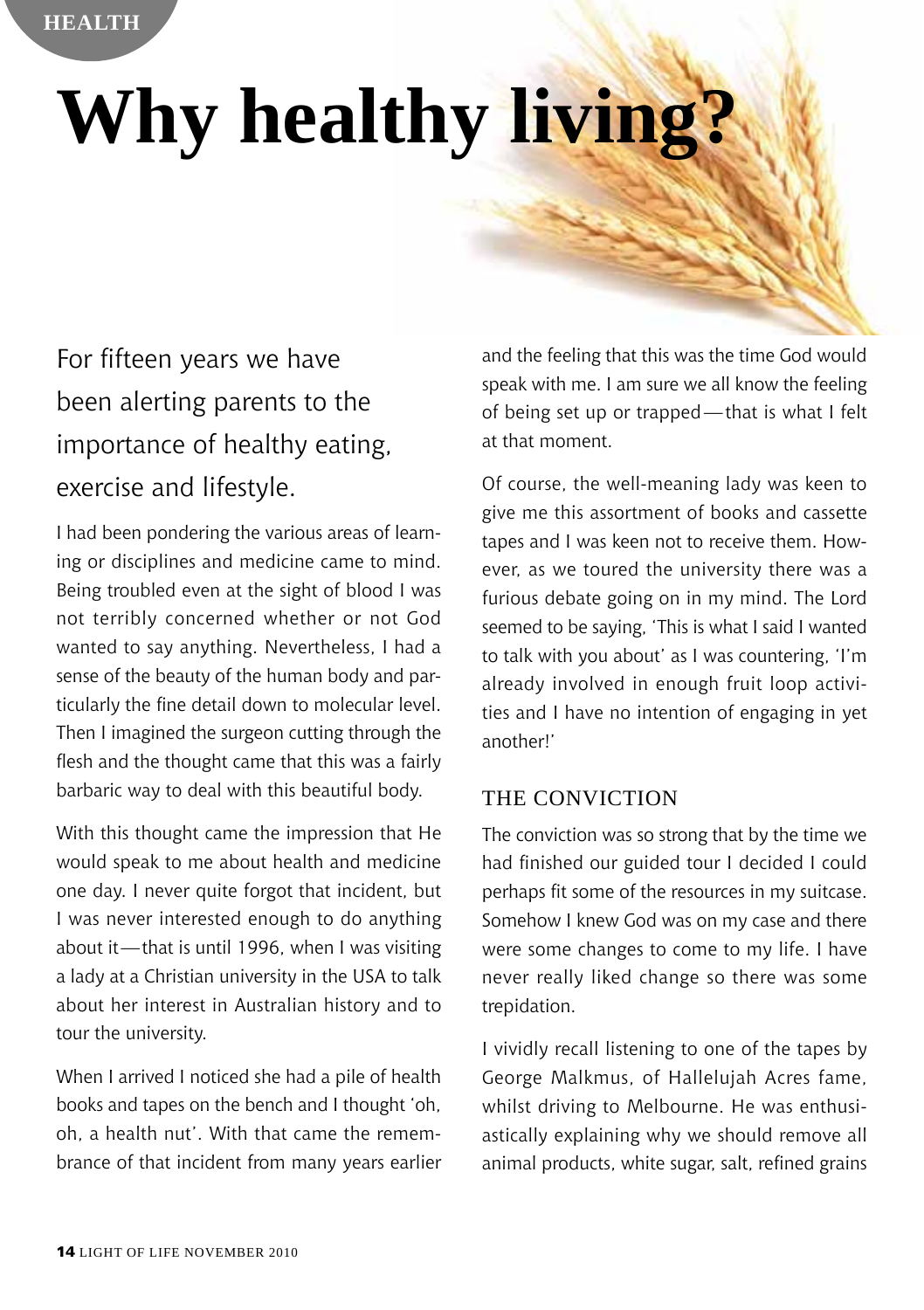and all drugs (including caffeine) from our diets. This was too much for someone who had as an article of faith that chocolate was healthy because it came from a plant. And I vividly remember exclaiming 'well, what on earth are we supposed to eat?!'

It seemed my whole list of acceptable foods had been eliminated. George, of course, went on to provide an answer to my desperate question and I felt strongly convicted to begin doing what he was speaking about.

It would be true to say I was a reluctant convert; however it was not George but rather the Holy Spirit, who seemed to be on his side rather than mine.

With almost a sense of resignation I spoke with my wife Kaye who I felt sure would strongly resist and I would at least have an excuse for not proceeding. She was not that helpful, so feeling a little like guinea pigs we began to remove offending items from our diet. It was a fairly slow process over about six months.

I recall one day deciding something funny was going on as my belt seemed to be doing up a notch or two past where it had been. Eventually I weighed myself and to my amazement I had lost weight. I stopped getting regular headaches, my internals were functioning much better and I felt better. I must confess we have never achieved purity in our diet, but we have greatly enjoyed much better health.

At the same time we were noticing that many children were suffering from degenerative diseases and what Michael Sichel calls 'alphabet diseases' (ADD, ADHD and other autism spectrum disorders). That prompted me to begin these health articles.

From personal experience and from the testimonies of many of you I am satisfied that this was a wise move.

#### Preventative medicine

We have been promoting what is effectively preventative medicine. That is the 'Clayton's medicine'—the one you do not have to take! Keeping disease away is better than treating it when it comes.

Just as we have in the education field, we have sought God's ways in endeavouring to understand health. Our problem in all things is, of course, sin, which objects to correction.

In the case of health it is difficult to maintain a healthy diet as we are often addicted to unhealthy foods such as sugar, salt and coffee.

So if you are serious about your family's health be prepared for internal conflict, and even a tantrum or two, as you seek to make changes to your family eating habits. You will probably experience the power of addiction and some of its manifestations!

Most medical professionals and all natural health exponents are now recommending healthy diets and quoting figures to show significant reductions in disease attributable to dietary change. Indeed some claim up to 90% reduction in likelihood of heart disease, cancer and other degenerative diseases.

Nothing, of course, cam guarantee the absence of disease and it is true that it is inevitable that we will all die one day of something, even if only old age. If, however, dietary change enables me to live a healthier, more productive life in serving the Lord, I think it is a good thing.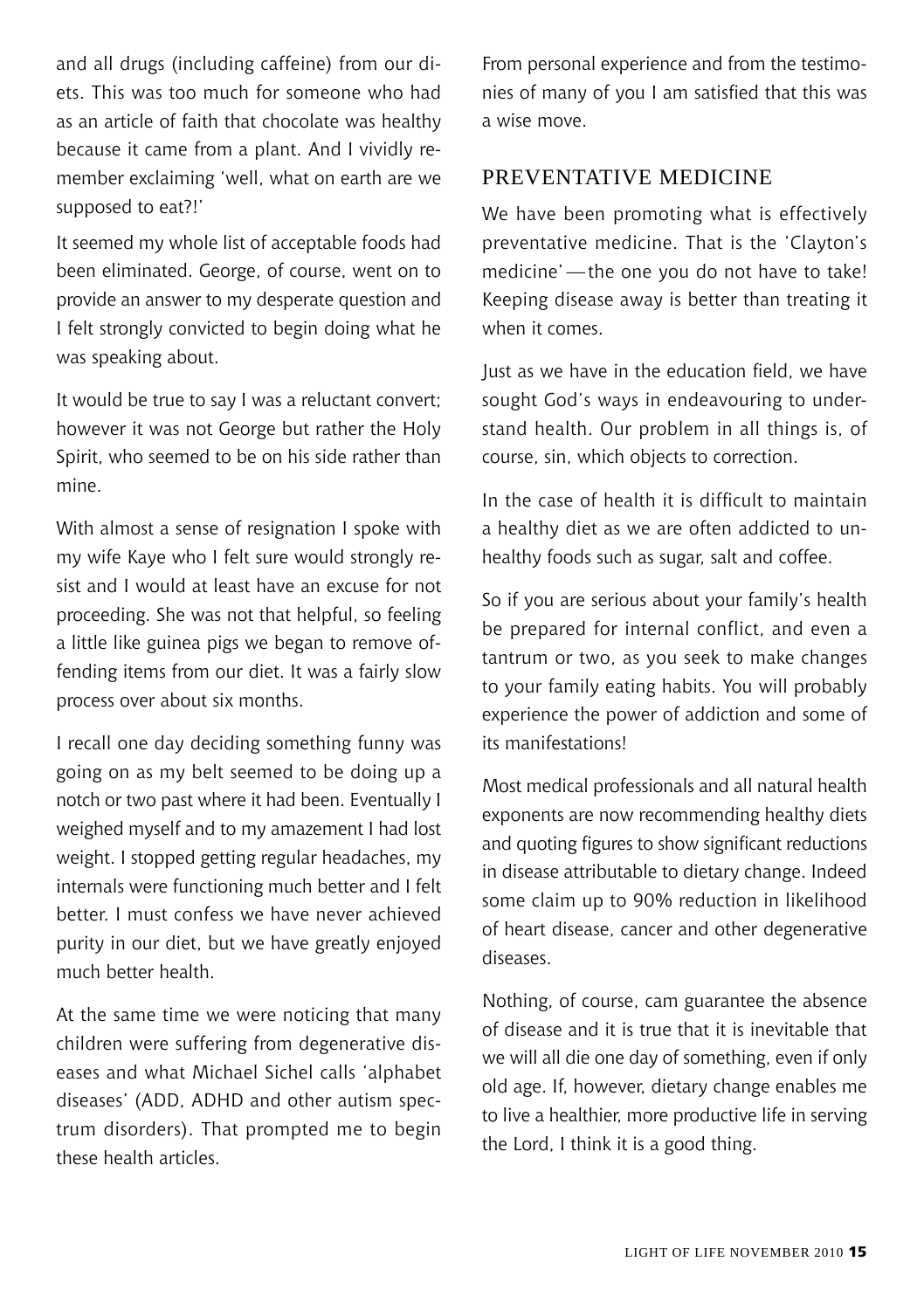## **A Beka**

#### Grade 5: Arithmetic (Fourth Edition)

A minor revision of the third edition.

| 32817 | Student Text                                           | \$23.20 |  |
|-------|--------------------------------------------------------|---------|--|
| 32818 | Teachers Edition                                       | \$71.65 |  |
| 32819 | Quizzes, Tests and Speed Drills                        | \$9.70  |  |
| 32820 | Teacher Key to Quizzes, Tests and Speed Drills \$15.25 |         |  |





#### Grade 6: Spelling Vocabulary and Poetry (Sixth Edition)

A somewhat simplified revision of the fifth edition.

| Student Text        | \$12.10 |
|---------------------|---------|
| Teacher Edition     | \$42.65 |
| Student Test        | \$8.55  |
| Teacher Key to Test | \$15.25 |
|                     |         |

#### Grade 6 Science: Observing God's World (Fourth Edition)

Another minor upgrade to previous edition.

| 32035 | Student Text                       | \$28.45 |
|-------|------------------------------------|---------|
| 32034 | Teacher Edition                    | \$62.15 |
| 23306 | Teacher Key to Text (LEM)          | \$10.95 |
| 32037 | Student Test                       | \$8.55  |
| 32036 | Teacher Key to Test                | \$15.25 |
| 32038 | Student Ouiz and Worksheets        | \$8.55  |
| 32039 | Teacher Key to Quiz and Worksheets | \$15.25 |





## **Rod and Staff Publishers**

The second book in the Building Scholastic Foundations, Series G–H–I, is now available. *Hearing and Helping* uses a rain forest theme to provide practice with rhyming words, sentences and following instructions. 31218 Hearing and Helping \$3.55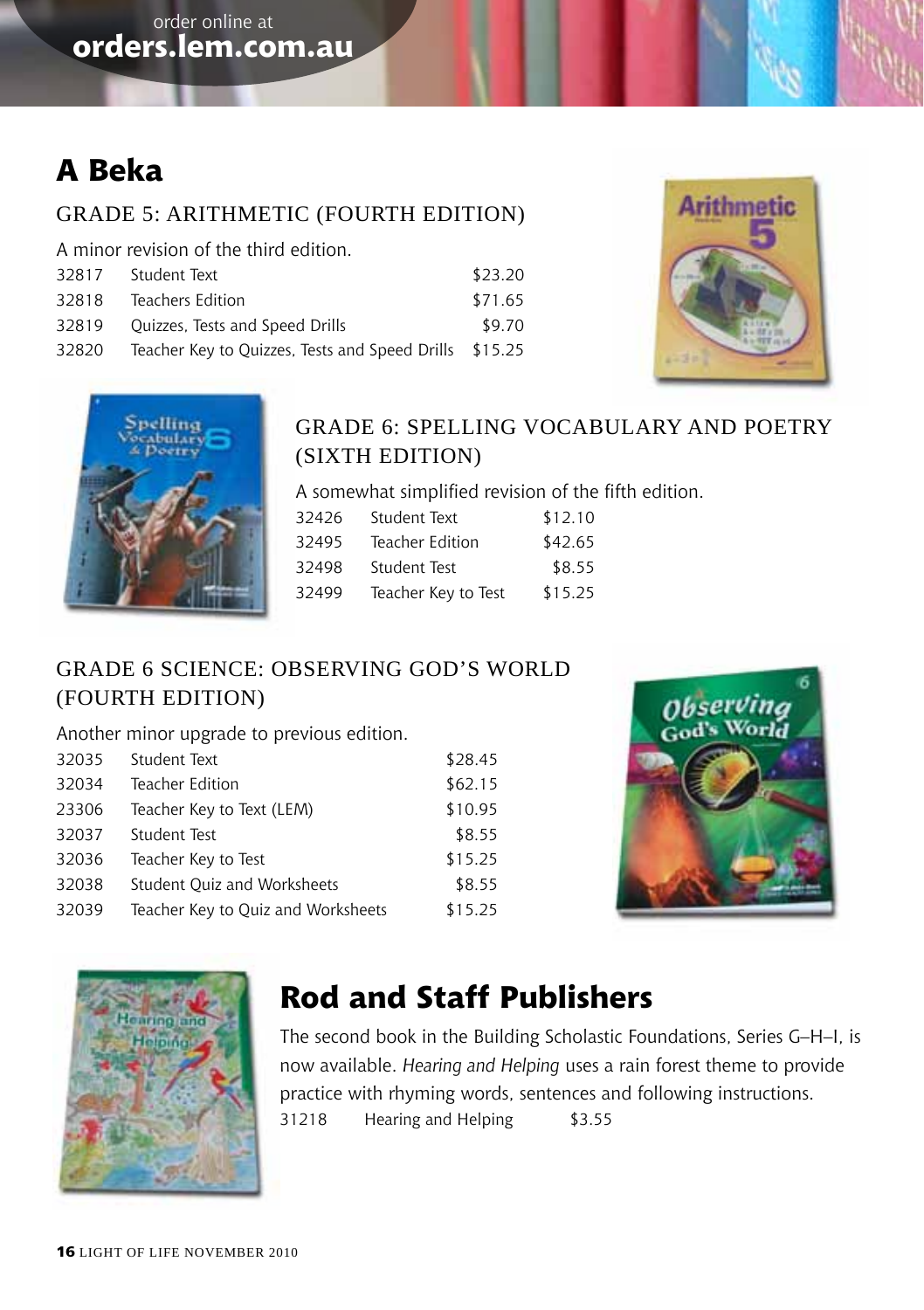## New **Arrivals**

## **Gift books for holiday reading**

#### R M Ballantyne series

The G A Henty historical stories have been very popular among 10–15 year olds for many years, but we are unfortunately no longer able to supply them. In their place we present a new series of story books by 19th century Scottish writer R M Ballantyne. Ballantyne's books are written in classical yet very readable language, suitable for the same 10–15 year age group. They are more specifically Christian than the Henty titles but still retain the 'adventure and battle' appeal which made Henty so popular.

*Visit www.prestonspeed.lem.com.au for great clearance deals on G A Henty titles and other books from Preston Speed publishers.*

There are twenty titles in this recommended series, all in quality hardcover and only **\$29.95 each**.

#### **Blue Lights**

Miles Milton joins the British army for the war in the Sudan to experience the good life of adventure. However, the providential hand of God is upon Miles, and experiences of life in the Sudan and among the tribal clans help him realise his folly. His heart is changed to seek God and he returns home to England to be reconciled with his family. 13480

#### **The Cannibal Islands**

Join Captain James Cook to such exotic places as Tierra del Fuego, Tahiti and New Zealand where he is confronted by cannibals addicted to eating human flesh. Included in this book is *Fighting the Whales*. Bob Ledbury sets sail on his first whaling cruise at just fifteen but never strays from the foundation of Christian faith. 13481

#### **The Coral Island**

A breathtaking account of narrow escapes and harrowing trials in the South Pacific. Ralph Rover, Jack Martin and Peterkin Gay are marooned on a coral island in the Pacific. They learn to survive with cutthroat pirates and savage cannibals through their faith in God. 13482



#### **Deep Down**

A heart-warming tale of love, life, laughter, and tragedy living near the tin and copper mines of St Just, Cornwall, in the mid-nineteenth century. There, amidst the dangers of the deep mines, a story of courage, contentment and adversity takes place, encouraging us to be grateful for Christian home and faith. 13843

#### **The Dog Crusoe**

Come with Dick, his remarkable dog Crusoe and his travelling companions as they set out across the prairies on a mission of peace and exploration. Crusoe proves a great blessing to his noble master. 13484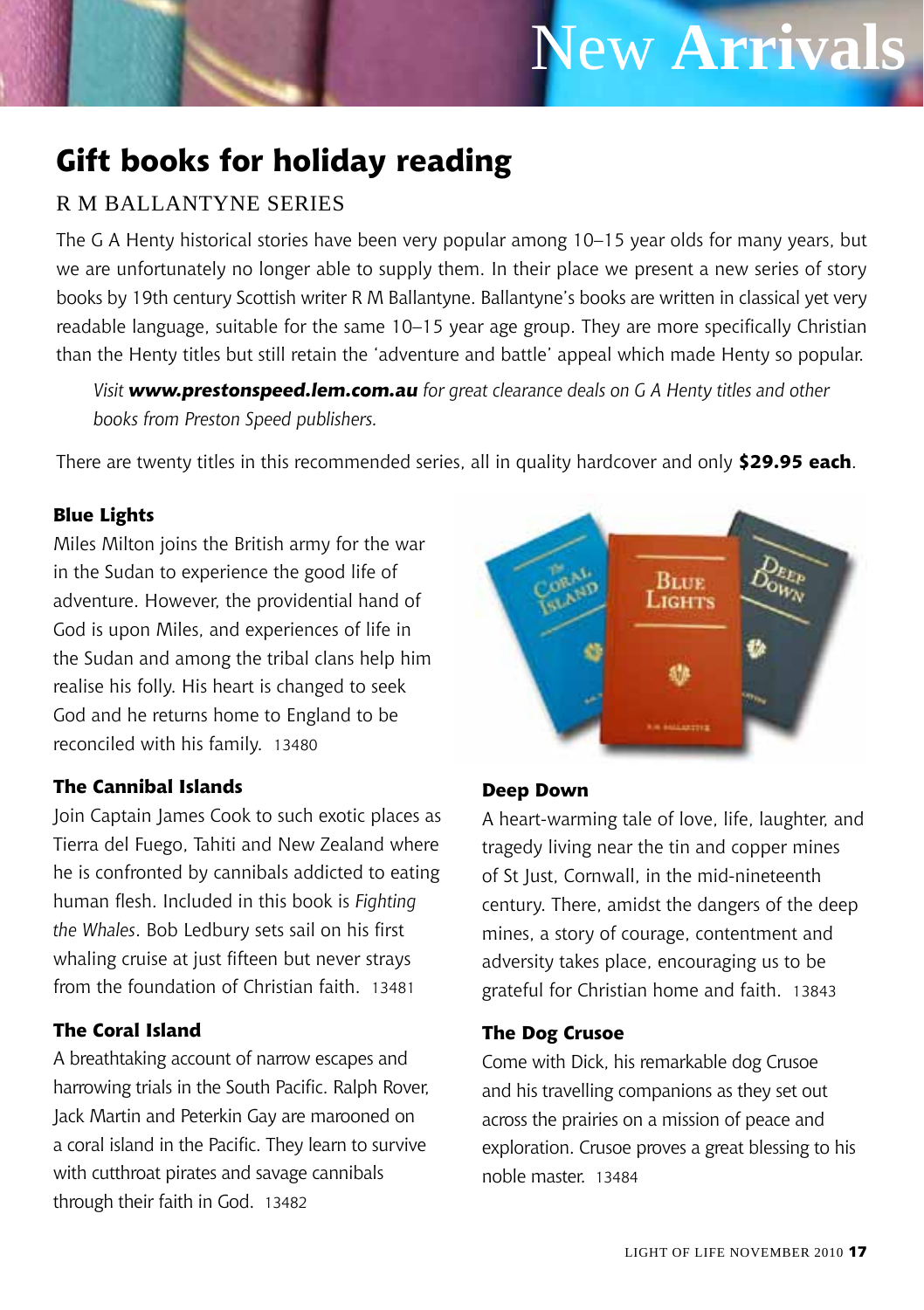#### **Fighting the Flames**

Frank Wilders is a young star in the London Fire Brigade. Through daring rescues, valiant hard work, plots of arson and attempted murder the best and worst of mid-nineteenth century London is exposed. 13485

#### **Gascoyne**

On a small Pacific island settlers meet the Sandal Wood trader. Some say he's a pirate. Join Henry, Bumpus, Reverend Mason and others as they unravel the mystery of the trader. 13493

#### **The Giant of the North**

A giant Eskimo, Screekinbroot, journeys with Captain Vane, his son Benjamin and two nephews Leo and Alf on adventure when their ship, the *White Bear*, gets stuck in the ice. They find an old man, an ancestor of Captain Henry Hudson, who helps them to the North Pole. 13486

#### **The Gorilla Hunters**

Sequel to *The Coral Island*, the three young men join the great hunters in Africa. They fight with savages, hunt elephants and gorillas and visit native tribes. Find out how their excursion concludes, and if they all survive the African journey! 13487

#### **Hunted and Harried**

In 1666, English soldiers hunted Scottish Covenanters. Will Wallace joins Andrew Black as a follower of Christ. An inspiring story of those who perished for the cause of Christ and Christian liberty. 13488

#### **The Island Queen**

Islând<br>Oueen

O

In the South Pacific, Paulina, Dominick and Otto make it to Provinces an uninhabited coral reef island after their ship sinks. Soon another ship is wrecked and they rescue many survivors, but soon they are fighting amongst themselves. The godly woman Paulina is asked to be their 'queen'. She consents and helps govern them

with the assistance of her brothers. 13489

#### **The Lonely Island**

The story of the mutiny on the *Bounty* and the casting adrift of Captain Bligh instigated by Fletcher Christian. They settled on Pitcairn's Island, far off the beaten sailing routes of ships at sea. But God brought change and He caused light to spring up on the Lonely Island. 13490

#### **Martin Rattler**

Martin Rattler mistakenly winds up on the ship *Firefly* with his friend Barney O'Flannagan, headed to the South Seas. Escaping pirates and surviving a shipwreck, the two explore South America. They canoe down the Amazon, narrowly escape an alligator, eat anaconda and turtle's eggs and are captured by Indians. 13491

#### **The Norsemen in the West**

An Icelandic saga of exploration and adventure, blessed marriage and miscommunication. Takes us back to Leif Erikson and the introduction of the Gospel. 13492

#### **The Pioneers**

An interesting, accurate narrative of Mackensie's two great expeditions across the far north of the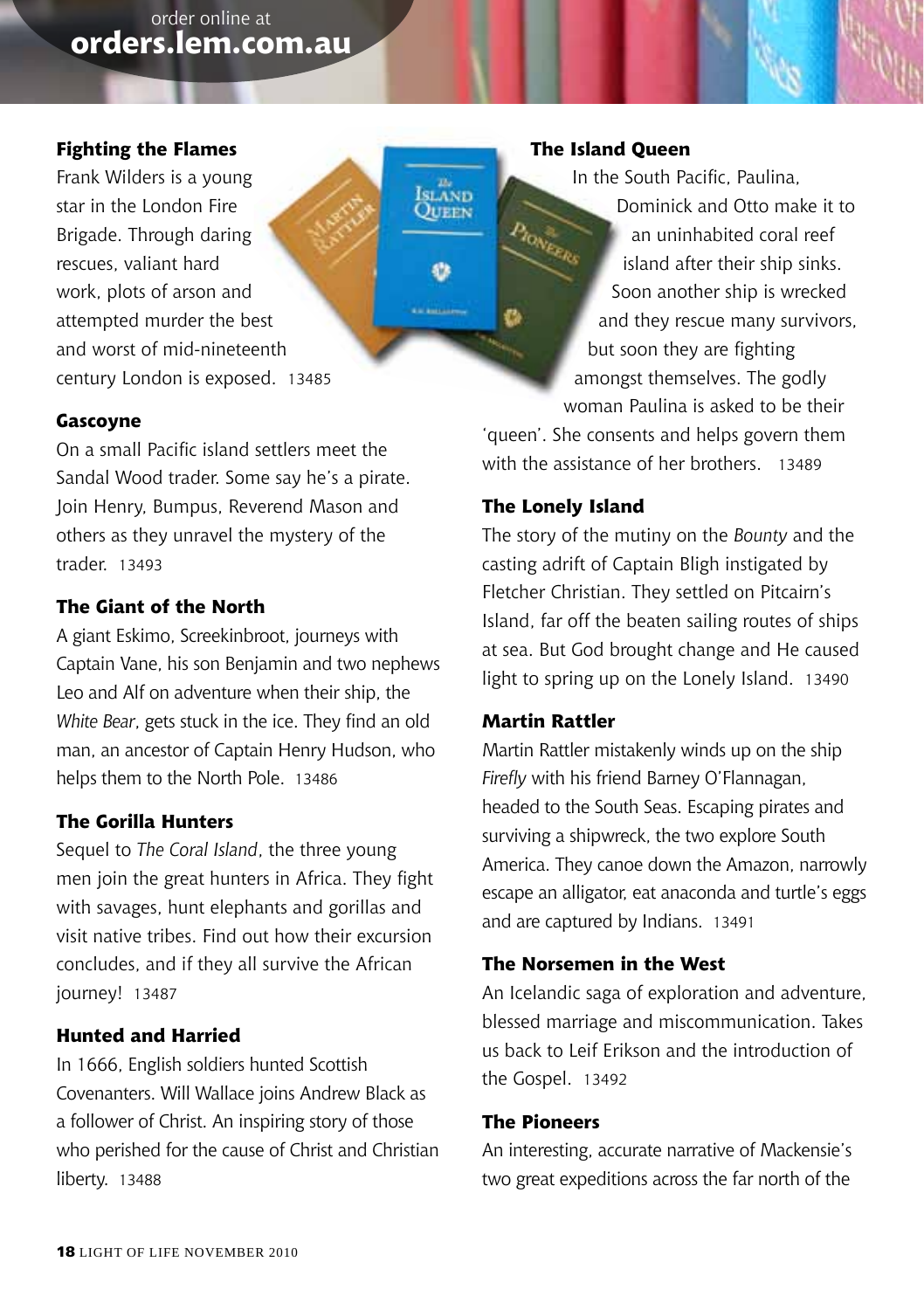## New **Arrivals**

American continent across the Rockies to the Pacific Ocean or on to the Polar Sea. Included in this book is *Fast In the Ice*. Ship-crushing ice floes, hungry polar bears, months-long darkness, and

–40 degrees temperatures confront Captain Harvey aboard the *Hope* as he journeys to the North Pole. 13494

#### **The Pirate City**

The story of Algerian pirates, the scourge of the Mediterranean

in mid-1800s. A merchant and his sons Mariano and Lucien are captured. Forced to endure slavery as 'Christian dogs before their Muslim captors', the heroes rely on Providence to bring deliverance. 13496

#### **Post Haste**

The beginning of the General Post Office and the founding of the mail system in the 1800s. Our friends in this story must take on the role of detective to trace the mysterious disappearance of a letter addressed to Messr. Blurt and Co. 13495

#### **Red Rooney**

Young<br>Fur **TRADERS** 

Red Rooney embarks on a voyage from Greenland but his boat is crushed by ice and sinks. An Eskimo named Okiok finds him. Gives

> a glimpse into the pagan lifestyle and the spiritual battle between the Angekok (false priest) and Christian missionaries. 13497

#### **Ungava**

A group of trappers working in the Hudson Bay Company travel to the northern extremities of Hudson Bay

to open a new trading post. The Stanley family accompany them, as they encounter dangerous bears, life-threatening snowstorms, hostile Indian tribes, and many other challenges. 13498

#### **The Young Fur traders**

Charlie Kennedy, a trapper, lives in the Canadian arctic at Red River Settlement with Indians, Scotsmen, and French–Canadian settlers. He traps in the vast forests, travelling down perilous rivers and surviving all sorts of scrapes and adventures. 13499



### **More good holiday reading**

#### BELL MOUNTAIN BY LEE DUIGAN

How to reach the bell on the mountain top to bring the world to an end. Young people Jack and Ellayne embark on this high adventure. Perfect for 'tweens'. 288pgs. 14340 Bell Mountain \$17.70

#### Hidden in Plain Sight by M G Selbrede

Jenna Wilkes discovers that conventional science has misunderstood the very fabric of the universe. This brings the Establishment out to protect their interests. 334pgs. 14341 Hidden in Plain Sight \$18.95

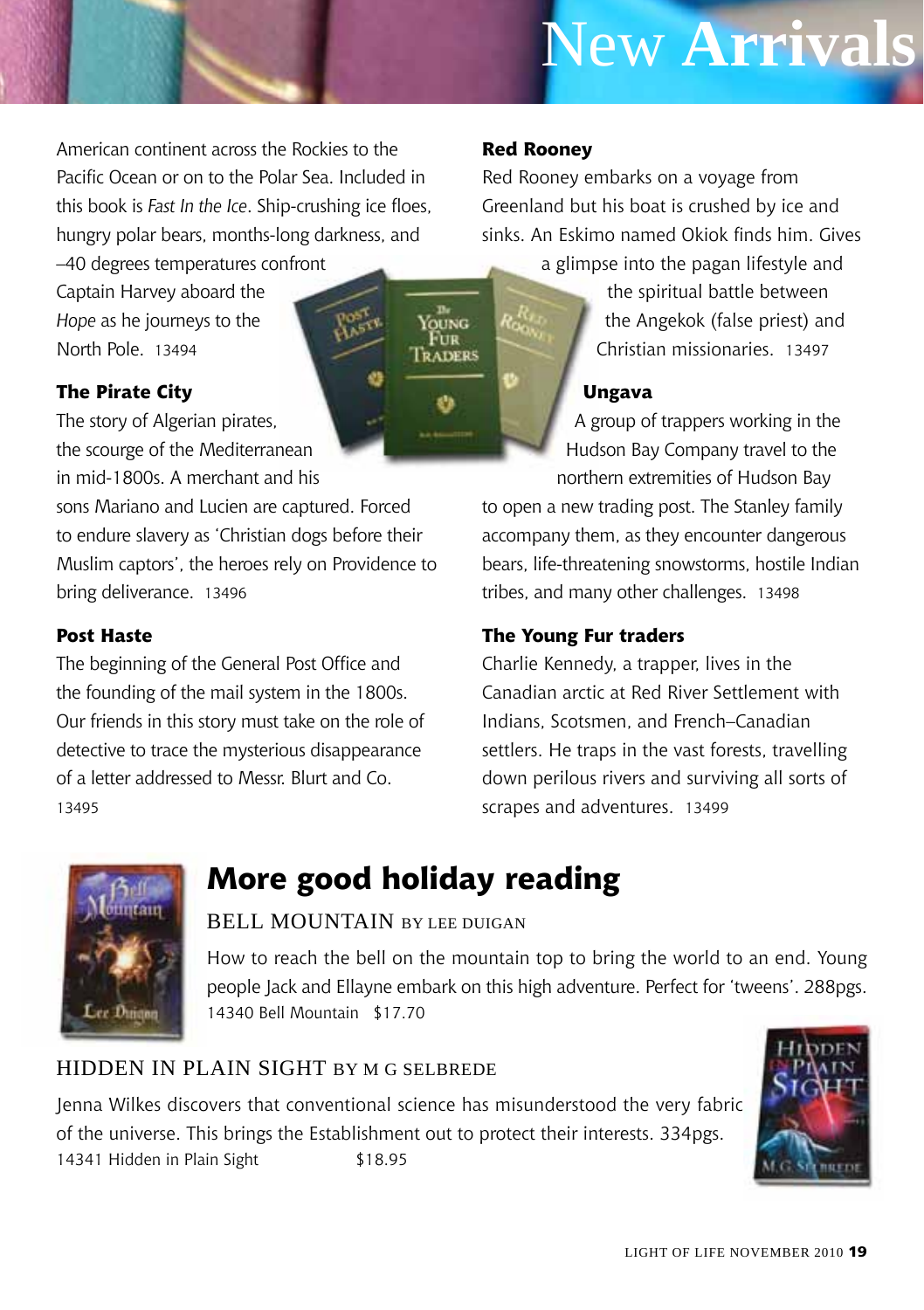## LEM Phonics **Corn**

## **How can we make learning fun?**

**Evelyn garrard**

Although I am not in the classroom any longer, I am privileged to be able to teach an hour of phonics a day to my two young grandchildren who are homeschooling. (It helps me to 'keep in touch with the game').

The other day we played 'Careless Clarry'. Careless Clarry always spells some words incorrectly. The older of the two writes a sentence with mistakes in it, and the younger tries to find the mistakes and has to tell why the spelling is wrong. If he cannot do that, the older one has to explain the rule to the younger.

It was such a valuable exercise, because rules were reviewed and the challenge to find out why words are written as they are was ever before them. Besides that, it happened to be a lot of fun!

A question I have encountered when working in schools is 'How can we make learning fun?' There is a current philosophy prevalent that learning *must* be fun. I would prefer to use the word 'enjoyable'. Enjoyment is usually a product of interest. Therefore the real quest must be to find pathways to make lessons as interesting as possible, and enjoyment and fun may end up being by-products.



John Gregory Milton, who wrote the original *Seven Laws of Teaching* in 1884, points out the essential elements in every complete and full act of teaching. In them we find clues to the pathways to interest:

#### Milton's Seven Laws OF TEACHING

- 1. A **teacher** must be one who **knows** the lesson or truth or art to be taught.
- 2. A **learner** is one who **attends** with interest to the lesson.
- 3. The **language** used as a **medium** between teacher and learner must be **common** to both.
- 4. The **lesson** to be mastered must be explicable in the terms of truth already known by the learner — the **unknown** must be explained by means of the **known**.
- 5. Teaching is **arousing and using the pupil's mind** to grasp the desired thought or to master the desired art.
- 6. Learning is **thinking into one's own understanding** a new idea or truth or **working into habit** a new art or skill.
- 7. The **test and proof** of teaching done—the finishing and fastening process — must be a **reviewing, rethinking, reknowing, reproducing, and applying** of the material that has been taught, the knowledge and ideals and arts that have been communicated.